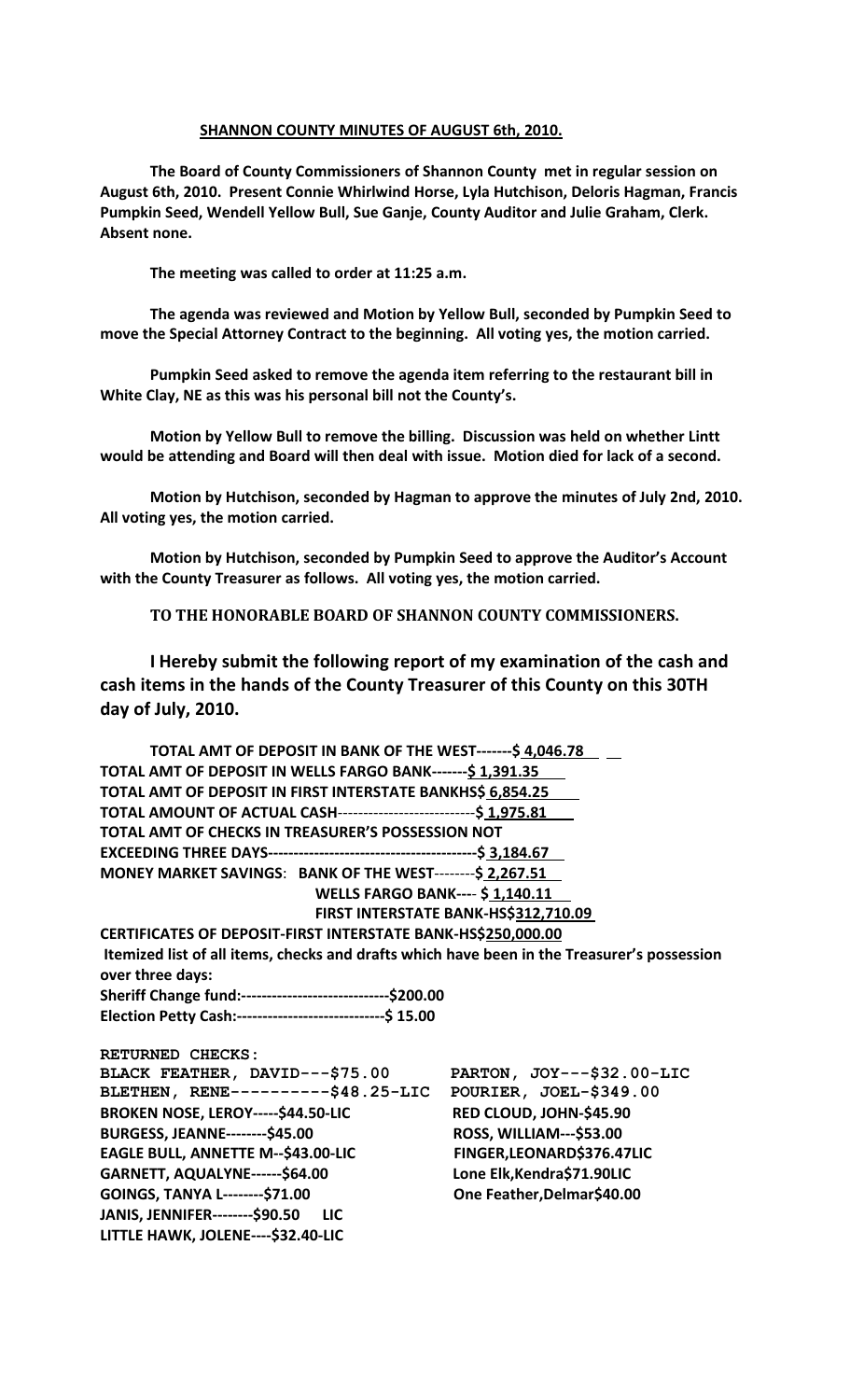**LONE HILL, TRINA-------\$20.70-LIC MCGAA, JUSTIN----------\$71.90-LIC MESTETH, PERRY---------\$63.00 MORRISON, NADINE-------\$15.00 OLD HORSE, JOHN--------\$15.00**

## **TOTAL \$585,453.09**

**DATED THIS 30TH DAY OF JULY, 2010 /S/Sue Ganje\_\_\_\_\_\_\_\_\_\_\_\_\_\_\_\_\_ SUE GANJE, COUNTY AUDITOR OF SHANNON COUNTY.**

**THE ABOVE BALANCE REFLECTS COUNTY MONIES, MONIES HELD IN TRUST, AND MONIES COLLECTED FOR AND TO BE REMITTED TO OTHER ENTITIES: SCHOOLS, TOWNS AND STATE.**

**Motion by Yellow Bull, seconded by Hutchison to have Archie Hopkins, Veterans Service Officer, submit monthly reports. All voting yes, the motion carried.**

**Motion by Hagman, seconded by Hutchison to approve Veterans Service Officer to attend Annual Veterans Benefits School, August 30th to September 1st, 2010 in Pierre. All voting yes, the motion carried.**

**Motion by Pumpkin Seed, seconded by Yellow Bull to move supplement/contingency transfer hearing to 3:15 p.m. All voting yes, the motion carried.**

**A listing of potential hospital claims against the County were reviewed.**

**Frank Maynard, Emergency Management, met with the Board to discuss a letter received by FEMA advising that there will be funds to raise road surfaces that the highway department could receive.** 

**Maynard also advised that Homeland Security will not reimburse for Commissioners that did not attend the workshop. The Auditor will receipt in \$250.00 from Lyla Hutchison, one of the Commissioners who was unable to attend. Yellow Bull spoke about a letter received addressing assistance by Fall River County, rather than the Southwest District (Fall River/Shannon Counties).**

**Yellow Bull passed out a contract and asked for a conference call with Attorney Steven Sandven to discuss a proposed Special Attorney Contract . States Attorney Sword asked about the contract and Yellow Bull spoke of information that has not been produced to assist Shannon County's Commissioners goal to move Shannon County offices to Shannon County, including land maps. Steven Sandven will do administrative work for the County.**

**Motion by Hutchison, seconded by Hagman to deny contract with Steven Sandven as they were left out of the decision to seek an additional Attorney, and that Shannon County does not have the money to hire an Attorney at \$175.00/hour. Discussion was held on the lack of courtesy to States Attorney Jim Sword in seeking the additional legal assistance, open meeting issues, County Attorneys and the purpose for an additional Attorney, which would be to assist with policies, procedures, grants, etc. Jane Colhoff questioned the contract, which would give Yellow Bull authority when full commission approval could not be given between meetings, and objected to the contract. With Hutchison and Hagman voting aye, Yellow Bull opposed, and Pumpkin Seed and Whirlwind Horse abstaining, the motion failed.**

**Motion by Yellow Bull, seconded by Pumpkin Seed to table the issue of hiring Steven Sandven as Special Attorney until the next meeting on September 3rd. All voting yes, the motion carried.**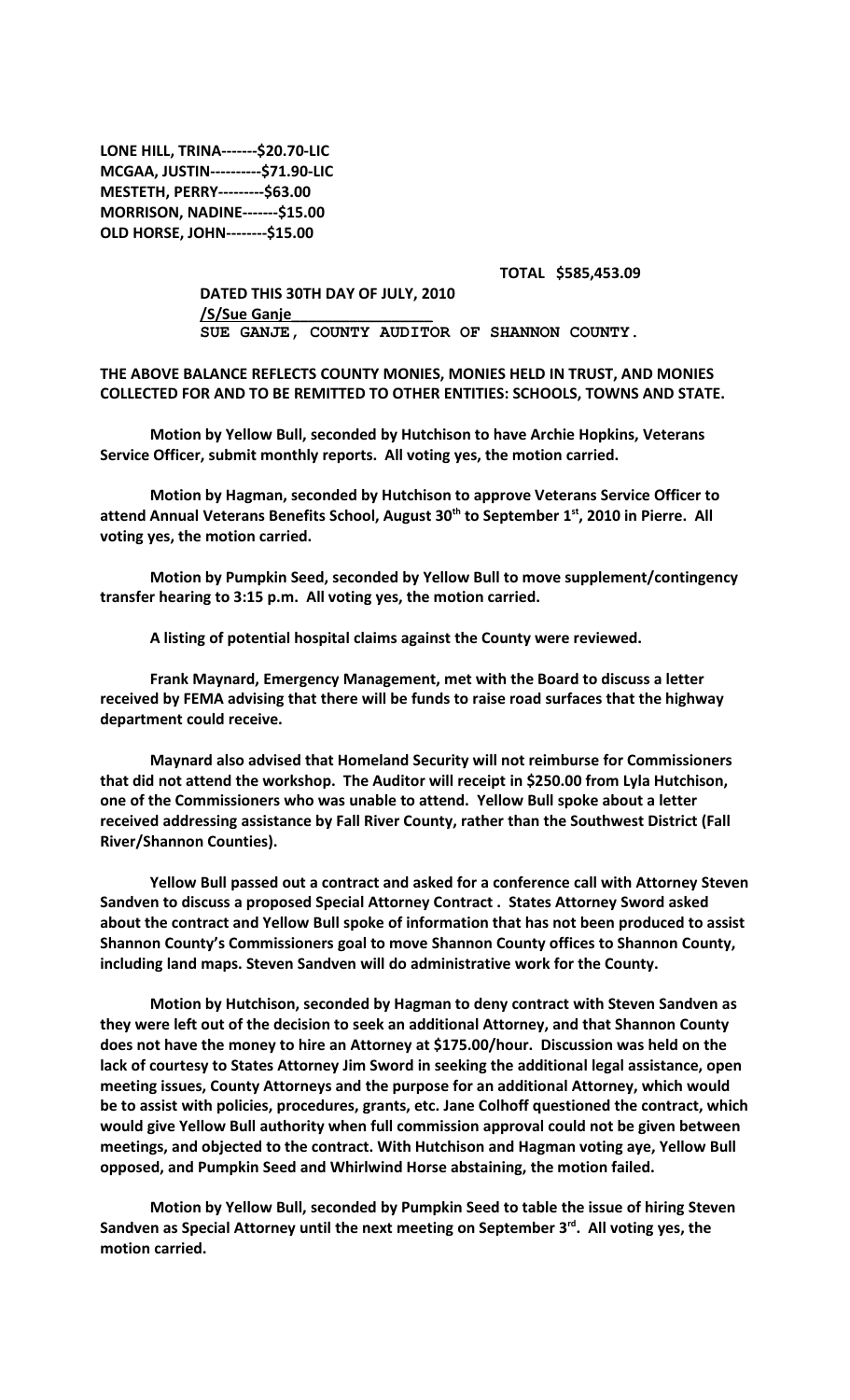**A report from Lynn Bettelyoun, Highway, was received for review. Discussion was held on the condition of roads. Commissioners spoke to Bettelyoun by speaker phone and asked about current projects and how road work is done.**

**Virgil Rust asked about working when moisture is available and laying off at dry times. Highway Department works 40 hours per week, after 40 is overtime, which is not budgeted for.**

**Motion by Hutchison, seconded by Pumpkin Seed to approve private road contracts for David Pourier on R43W, T540N, Section 28, SE1/4, to blade road and build ditches, in the amount of \$94.00, paid; and on Norma Cummings on R43, TS38, Section 6, to blade road in the amount of \$271.00 which is paid. All voting yes, the motion carried.**

**Fuel quotes were presented as follows.**

|                   | 500 Gallons Unleaded Gas       | 1200 Gallons #2 Red Diesel. |
|-------------------|--------------------------------|-----------------------------|
| Westco            | \$2.62 per gallon              | \$2.437 per gallon          |
|                   | Nelson's Oil \$2.74 per gallon | \$2.55 per gallon           |
| <b>Pine Ridge</b> | No response                    |                             |

**Motion by Hagman, seconded by Hutchison to approve Westco for 500 gallons unleaded gas at \$2.62 per gallon and 1200 gallons #2 red diesel at \$2.437 per gallon. All voting yes, the motion carried.**

**Discussion was held on need to appoint a Voting Rights Coordinator, with Steve Hawk Sr. suggested.**

**Motion by Yellow Bull, seconded by Hutchison to appoint Steve Hawk as Voting Rights Chairman. All voting yes, the motion carried.**

**A phone bill was presented for the election. The phone had long calls in the amount of \$10.59. There were also charges at Sioux Nation. The charges at Sioux Nation were explained and the phone charges were unable to be explained. The office will remain rented as per the agreement.**

**Motion by Hagman, seconded by Pumpkin Seed to approve the following resolution. All voting yes, the motion carried.**

**SHANNON COUNTY RESOLUTION #2010-07 DISASTER DECLARATION FOR GRASSHOPPER INFESTATION FOR SHANNON COUNTY.**

**WHEREAS, the vast majority of Shannon County is agricultural land comprised of grazing and crop production land; and**

**WHEREAS, the moisture and high foliage in 2009 and 2010 coupled with the recent moisture has created an environment conducive to extensive grasshopper reproduction; and**

**WHEREAS, the lack of adequate county resources to combat the huge grasshopper population, coupled with the countywide infestation is causing extensive damage to grazing land, hay population areas and crop production; and**

**NOW THEREFORE BE IT RESOLVED, the Board of County Commissioners of Shannon County, South Dakota declare that current overpopulation of grasshoppers has created a natural disaster within Shannon County, and**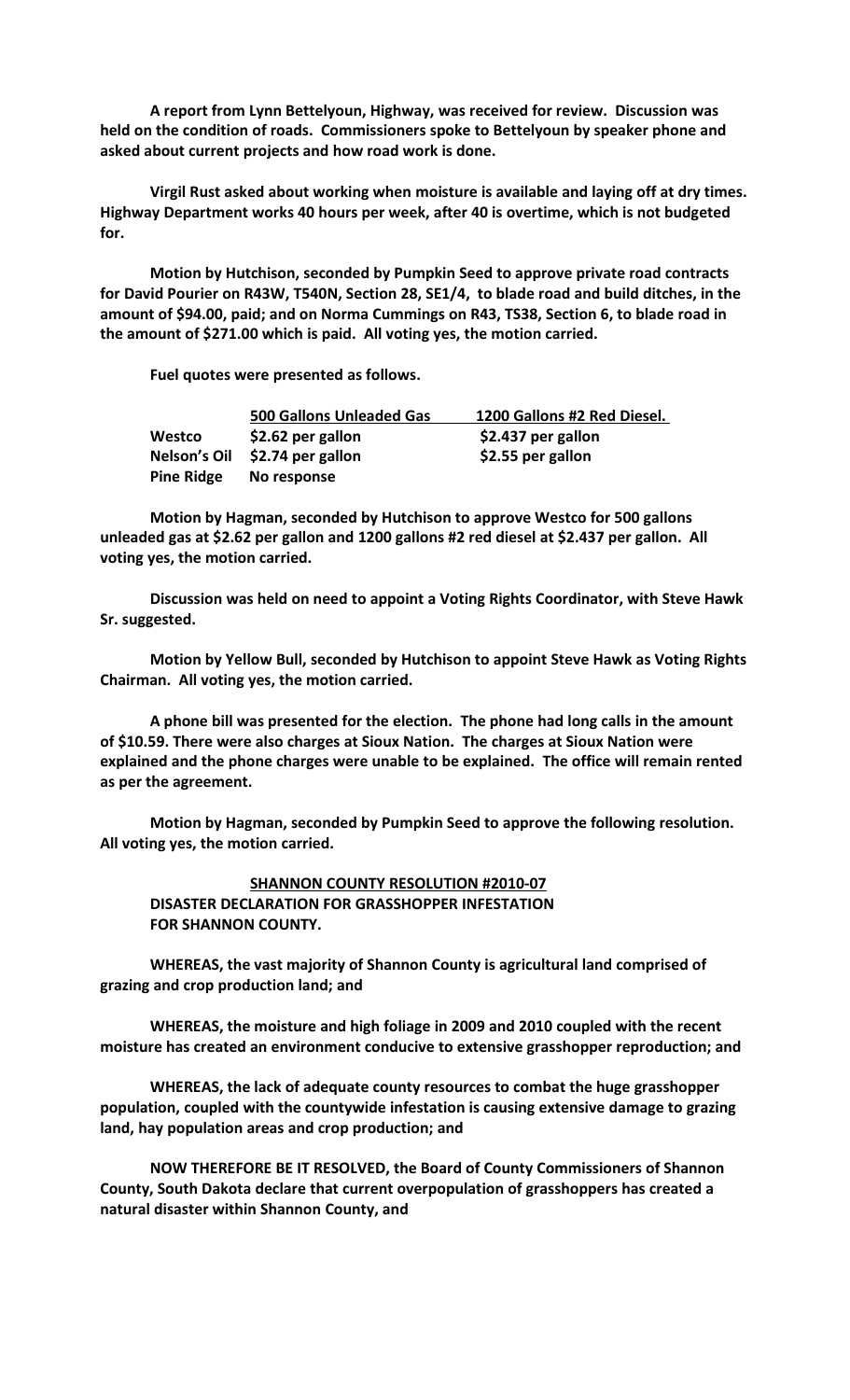**BE IT FURTHER RESOLVED, that the Shannon County Board of Commissioners for and on behalf of the citizens of Shannon County, request the Governor of the State of South Dakota petition the Secretary of Agriculture to declare Shannon County a disaster area.**

**BE IT FURTHER RESOLVED, that an Emergency exists in Shannon County and this Resolution shall be in effect from and after its publication and this action is necessary for the preservation of the public health and safety.**

**Motion passed and Resolution #2010-07 adopted this 6th, day of August, 2010.**

 **/S/Connie Whirlwind Horse \_\_\_\_ /S/Lyla Hutchison\_\_\_\_\_\_\_\_\_\_\_\_\_\_\_\_\_\_ Connie Whirlwind Horse, Chairwoman Lyla Hutchison, Vice-Chairman**

**/S/Wendell Yellow Bull\_\_\_\_\_\_\_\_\_\_\_\_\_\_\_ /S/Deloris Hagman\_\_\_\_\_\_\_\_\_\_\_\_\_\_\_\_\_** Wendell Yellow Bull, Member **Deloris Hagman, Member** 

**/S/Francis Pumpkin Seed\_\_\_\_\_\_\_\_\_\_\_\_\_ ATTEST:/S/Sue Ganje\_\_\_\_\_\_\_\_\_\_\_\_\_\_\_\_ Francis Pumpkin Seed, Member Sue Ganje, County Auditor** 

**Jane Colhoff spoke on the Sheriff appointment and objected to the action taken by the Board in the suspension of Sheriff Daggett. Petitions were presented to the Board for the reinstatement of Jim Daggett as Sheriff and Colhoff stated the legal reasons behind the petition. Present were numerous persons including McBauder, Larry Bauman, Bryan Kehn, Virgil Rust, Larry Kehn, Angel L. Bauman, Ken Orrock, Jim Daggett, Andrea Cook, Curtis Coomes, States Attorney Jim Sword, Deputy States Attorney Patrick Ginsbach and Emily Lefholz, Attorney Intern. Colhoff advised a lawsuit would be filed today if Daggett was not reinstated. Discussion was held on the cost of decals on the Sheriff vehicles, the South Dakota Law Enforcement Certification needed by acting Sheriff Star Comes Out, issues with Mike O'Bryan and Yellow Bull.** 

**Yellow Bull spoke of the petitions received, and asked for petitions by other county residents on the Sheriff issue. The investigative report by the States Attorney's Office was discussed, and the Board heard from Ken Orrock, Attorney and Shannon County Deputy Sheriff on his work with Sheriff Daggett, and voiced concerns that the law does not support the action taken by the Board. Other residents voiced their concerns.**

**Motion by Pumpkin Seed to enter into executive session for legal purposes. Yellow Bull spoke on his experience as a Commissioner to date, and the trust and responsibility he has been given upon election, and hopes for a good decision with all issues looked at objectively, but wanting to receive more comments from the other side. After comments from other residents, Stanley Star Comes Out spoke on his own behalf, citing law enforcement experience of 23 years and areas of training. Pumpkin Seed withdrew his motion to enter executive session. Other discussion was held including Jim Doggett's hope for a fair decision.**

**Motion by Pumpkin Seed, seconded by Hutchison to enter into executive session for legal purposes, time being 2:22 p.m. All voting yes, the motion carried.** 

**Came out at 3:41 p.m.**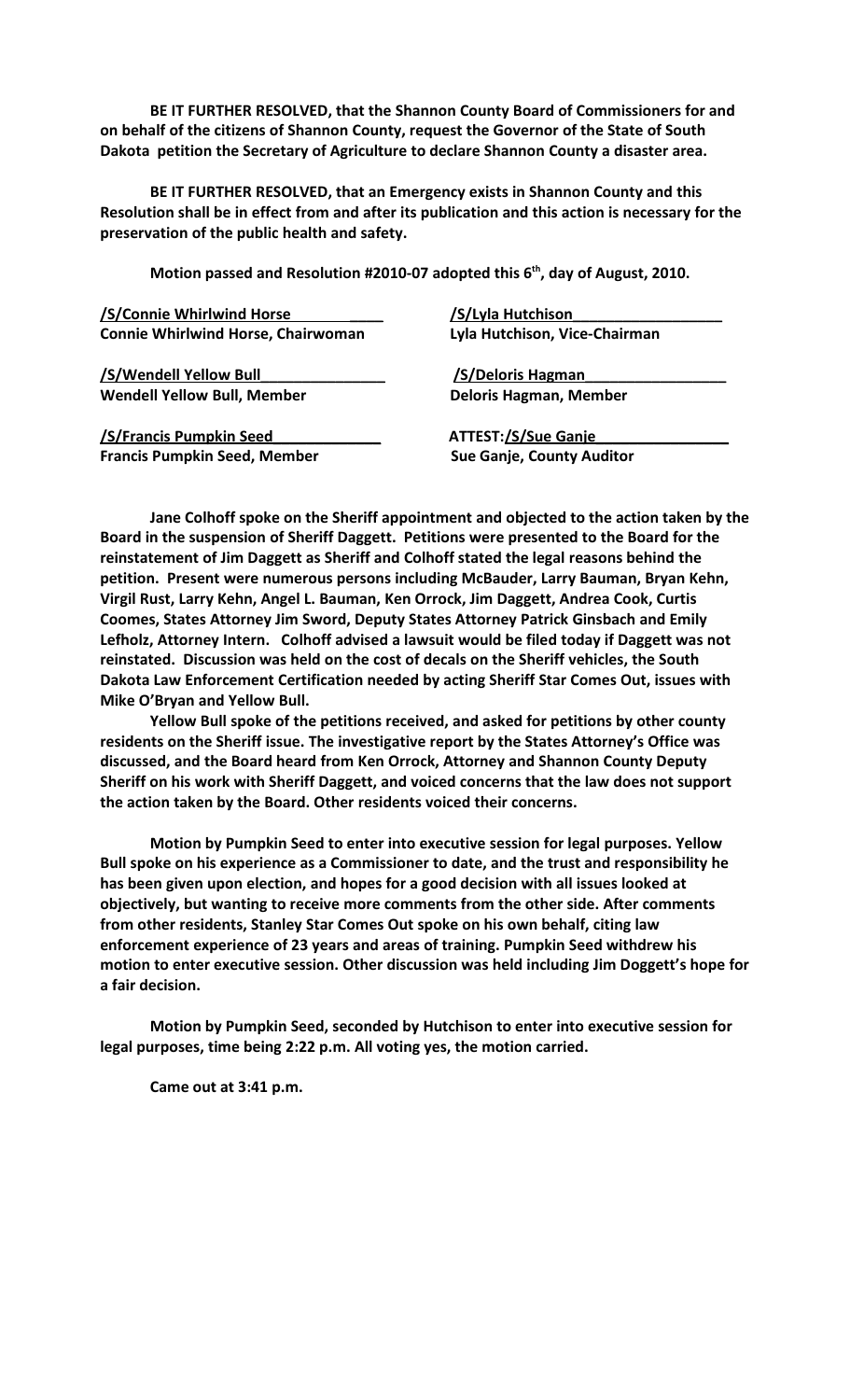**Motion by Yellow Bull, seconded by Pumpkin Seed that, after lengthy discussion, to approve staying status quo with the acting Sheriff until a Special Meeting is held in Pine Ridge on August 11th, 2010, at 10:00 p.m., at the Billy Mills Hall. Questions were asked by States Attorney on his role in this process. Daggett questioned if persons he has put in jail would be allowed to speak and the legalities of action were questioned. Daggett questioned what changed between the offering of the contract. Pumpkin Seed asked for time to review legal documents from the States Attorney and Daggett received confirmation that a decision would be made on August 6, 2010. Roll call vote: Yellow Bull—Yes; Pumpkin Seed—Yes, Whirlwind Horse—Yes, Hagman—No, Hutchison—No. Motion carried.**

**Petitions have been turned in to the Auditor for Home Rule change to be put on the November ballot. The correct number of signatures was received, so a Home Rule change to allow for the election of the Sheriff, rather than by appointment, will be on the November 2 nd,2010, General Ballot. This, if voted favorably, will allow for petitions to be taken out by Shannon County residents in the year 2014 for the position of Sheriff, to be sworn in the first meeting in January, 2015.** 

**Attorney Steven Sandven ,presented the County with legal advice regarding County Government and Jim Sword, States Attorney questioned the advise. Jim Sword asked Sandven whether he also represented the ACLU or 4 Directions, both organizations are threatening to sue the County and Sanven refused to answer. The attorney contract will be put on the September 3rd, 2010 agenda.** 

**Motion by Yellow Bull, seconded by Hutchison to approve the supplement hearing and contingency transfers as follows: All voting yes, the motion carried.**

## **2010 Shannon County Contingency Transfers Hearing #1**

August 7 2010

| Acct #        | Description       | <b>IAmount</b> |
|---------------|-------------------|----------------|
| 10100X4272215 | Juvenile Care     | \$200.00       |
| 10100x4229441 | Mentally Handicap | \$3,975.62     |

TOTAL 4,175.62

**Motion by Yellow Bull, seconded by Hutchison to approve the 2011 Provisional Budget. This will be published in full, and a hearing held on September 3rd, 2010. All voting yes, the motion carried.**

**Jane Colhoff reviewed bills for Sheriff's expenses and objected to 4 bills incurred.**

**Motion by Hutchison, seconded by Hagman to approve the bills. All voting yes, the motion carried.**

| <b>GENERAL</b>                       |                      |          |
|--------------------------------------|----------------------|----------|
| <b>COMM. SALARIES (5-COMM)</b>       | <b>JULY SALARIES</b> | \$525.00 |
| <b>AUDITOR'S OFFICE SALARIES</b>     | <b>JULY SALARIES</b> | 3,361.03 |
| <b>TREASURER'S OFFICE SALARIES</b>   | <b>JULY SALARIES</b> | 2,961.95 |
| <b>STATES ATTORNEY SALARY</b>        | <b>JULY SALARY</b>   | 901.25   |
| DIR. OF EQUAL. OFFICE SALARIES       | <b>JULY SALARIES</b> | 1,575.68 |
| <b>REG. OF DEEDS OFFICE SALARIES</b> | <b>JULY SALARIES</b> | 1,738.69 |
| <b>VET'S SERVICE OFFICE SALARY</b>   | <b>JULY SALARY</b>   | 986.56   |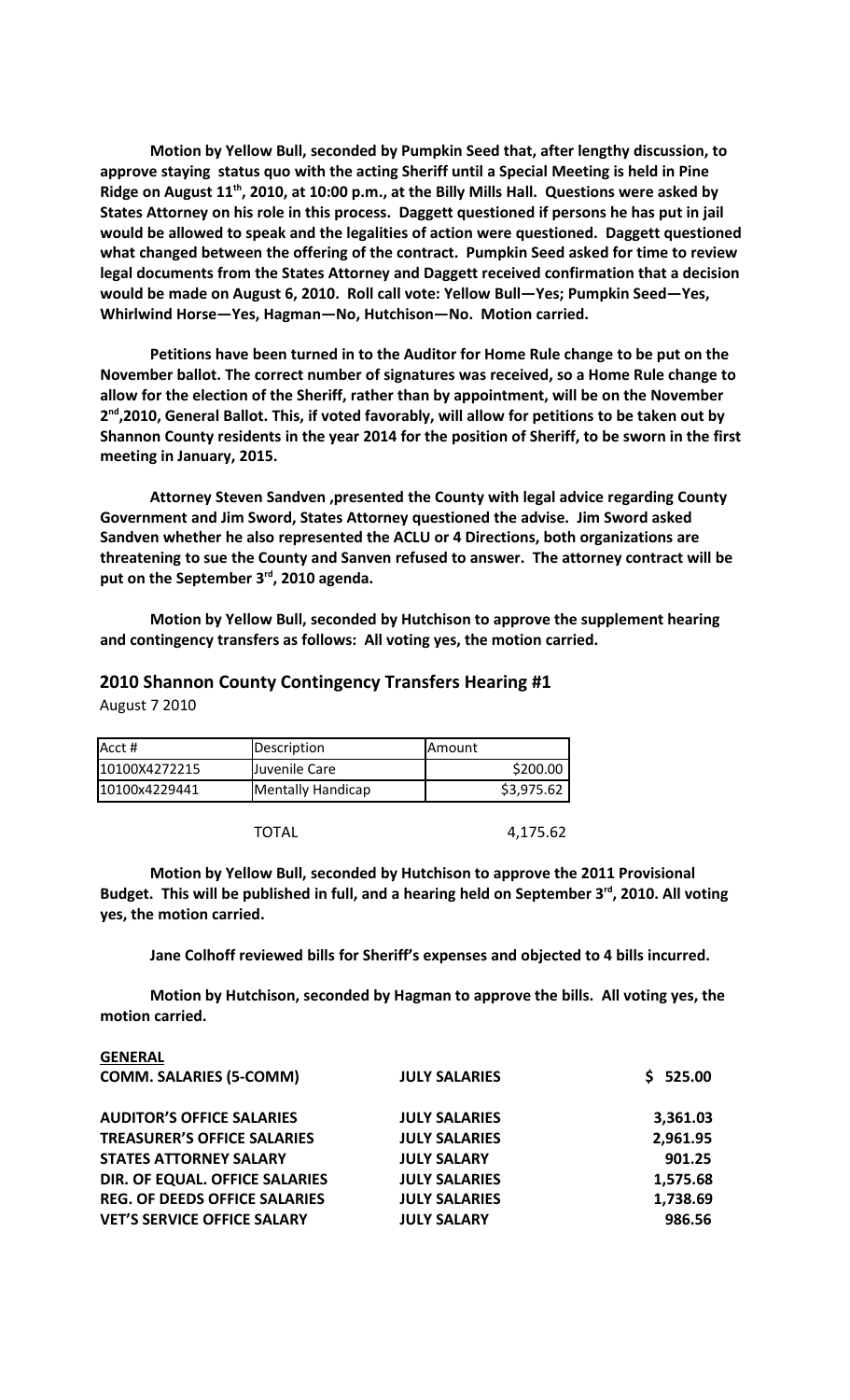| <b>SHERIFF'S OFFICE SALARIES</b>        | <b>JULY SALARIES</b>          | 3,739.89  |
|-----------------------------------------|-------------------------------|-----------|
| <b>WEED SUPERVISOR SALARY</b>           | <b>JULY SALARY</b>            | 127.50    |
| <b>ELECTION SALARY</b>                  | <b>JULY SALARY</b>            | 420.50    |
| <b>AMERICAN FAMILY ASSURANCE</b>        | <b>AUGUST INSURANCE</b>       | 24.60     |
|                                         | <b>AUG/BLUE CROSS PREMIUM</b> | 385.65    |
| <b>DAGGETT, JIM</b>                     |                               |           |
| <b>FARRELL, FARRELL &amp; GINSBACH</b>  | JUL/DEP/ST ATTY/CONTRACT      | 833.33    |
| <b>SOUTH DAKOTA RETIREMENT</b>          | <b>JULY RETIREMENT</b>        | 1,432.66  |
| <b>SD STATE TREASURER</b>               | <b>SALES TAX</b>              | 7.61      |
| <b>US POSTAL SERVICE</b>                | <b>POSTAGE</b>                | 295.76    |
| <b>WELLS FARGO BANK</b>                 | JULY/W/H/SS/MDCR TAX          | 2,587.72  |
| <b>ALLTEL</b>                           | <b>TELEPHONE</b>              | 127.44    |
| <b>CAROL BUTZMAN CONSULTING</b>         | <b>MENTAL ILLNESS</b>         | 445.92    |
| <b>CULLIGAN</b>                         | <b>SUPPLY</b>                 | 34.75     |
| <b>FALL RIVER COUNTY AUDITOR</b>        | <b>DATA PROCESSING</b>        | 6,500.00  |
| <b>CARDMEMBER SERVICE</b>               | MISC.                         | 616.69    |
| <b>FORNEY'S STANDARD SERVICE</b>        | <b>GAS</b>                    | 60.68     |
| <b>HAGMAN, DELORIS</b>                  | <b>TRAVEL</b>                 | 35.52     |
| <b>HAUCK, DAVID K.</b>                  | <b>TRAVEL</b>                 | 153.32    |
| <b>LAKOTA COUNTRY TIMES</b>             | <b>PUBLISHING</b>             | 331.16    |
| <b>LEWIS &amp; CLARK BHS</b>            | <b>MENTAL ILLNESS</b>         | 142.00    |
| LINEHAN, GENE                           | <b>INMATE</b>                 | 30.00     |
| <b>NETTINGA, JOAN</b>                   | <b>SUPPLY</b>                 | 26.04     |
| <b>OGLALA SIOUX TRIBE</b>               | <b>VSO RENT</b>               | 100.00    |
| <b>OLSON AUTO</b>                       | <b>CAR MAINTENANCE</b>        | 355.25    |
| PENNINGTON COUNTY AUDITOR               | <b>MENTAL ILLNESS</b>         | 165.00    |
| PENNINGTON COUNTY JAIL                  | <b>INMATE</b>                 | 63.00     |
| <b>POSTMASTER</b>                       | <b>BOX RENT</b>               | 76.00     |
| <b>PUMPKIN SEED, FRANCIS</b>            | <b>TRAVEL</b>                 | 66.60     |
| <b>QUILL CORPORATION</b>                | <b>SUPPLY</b>                 | 80.94     |
| <b>RAPID LUBE</b>                       | <b>CAR MAINTENANCE</b>        | 115.38    |
| SD ASSN OF COUNTY COMM.                 | <b>TRAVEL</b>                 | 480.00    |
| <b>SDVSOA</b>                           | <b>DUES</b>                   | 50.00     |
| <b>SIGN EXPRESS</b>                     | <b>CAR MAINTENANCE</b>        | 115.38    |
| <b>STEELE COLLISION</b>                 | <b>CAR MAINTENANCE</b>        | 165.00    |
| <b>VANWAY TROPHY &amp; AWARD</b>        | <b>SUPPLY</b>                 |           |
| 46.67                                   |                               |           |
| <b>WHIRLWIND HORSE, CONNIE</b>          | <b>TRAVEL</b>                 | 167.26    |
| YANKTON COUNTY SHERIFF                  | <b>MENTAL ILLNESS</b>         | 27.00     |
| YELLOW BULL, WENDELL                    | <b>TRAVEL</b>                 | 47.36     |
| <b>HUTCHISON, LYLA</b>                  | <b>TRAVEL</b>                 | 59.20     |
|                                         |                               |           |
| <b>COUNTY ROAD AND BRIDGE</b>           |                               |           |
| <b>CRBR CONSTRUCTION SALARIES</b>       | <b>JULY SALARIES</b>          | 10,659.71 |
| <b>INCLUDING OVERTIME FOR</b>           |                               |           |
| <b>LYNN BETTELYOUN</b>                  | <b>OVERTIME</b>               | 787.00    |
| <b>LYNX BETTELYOUN</b>                  | <b>OVERTIME</b>               | 19.67     |
| <b>DAVID WHITE FACE</b>                 | <b>OVERTIME</b>               | 18.00     |
| <b>BLUE CROSS/BLUE SHIELD INSURANCE</b> | <b>JULY HEALTH INSURANCE</b>  | 1,278.84  |
| <b>NEBRASKA CHILD SUPPORT</b>           | <b>CHILD SUPPORT</b>          | 245.00    |
| <b>LOUIE NOLLETT</b>                    | <b>JULY HWY COORD. WAGE</b>   | 87.50     |
|                                         |                               |           |
| <b>SOUTH DAKOTA RETIREMENT</b>          | <b>JULY RETIREMENT</b>        | 1,279.16  |